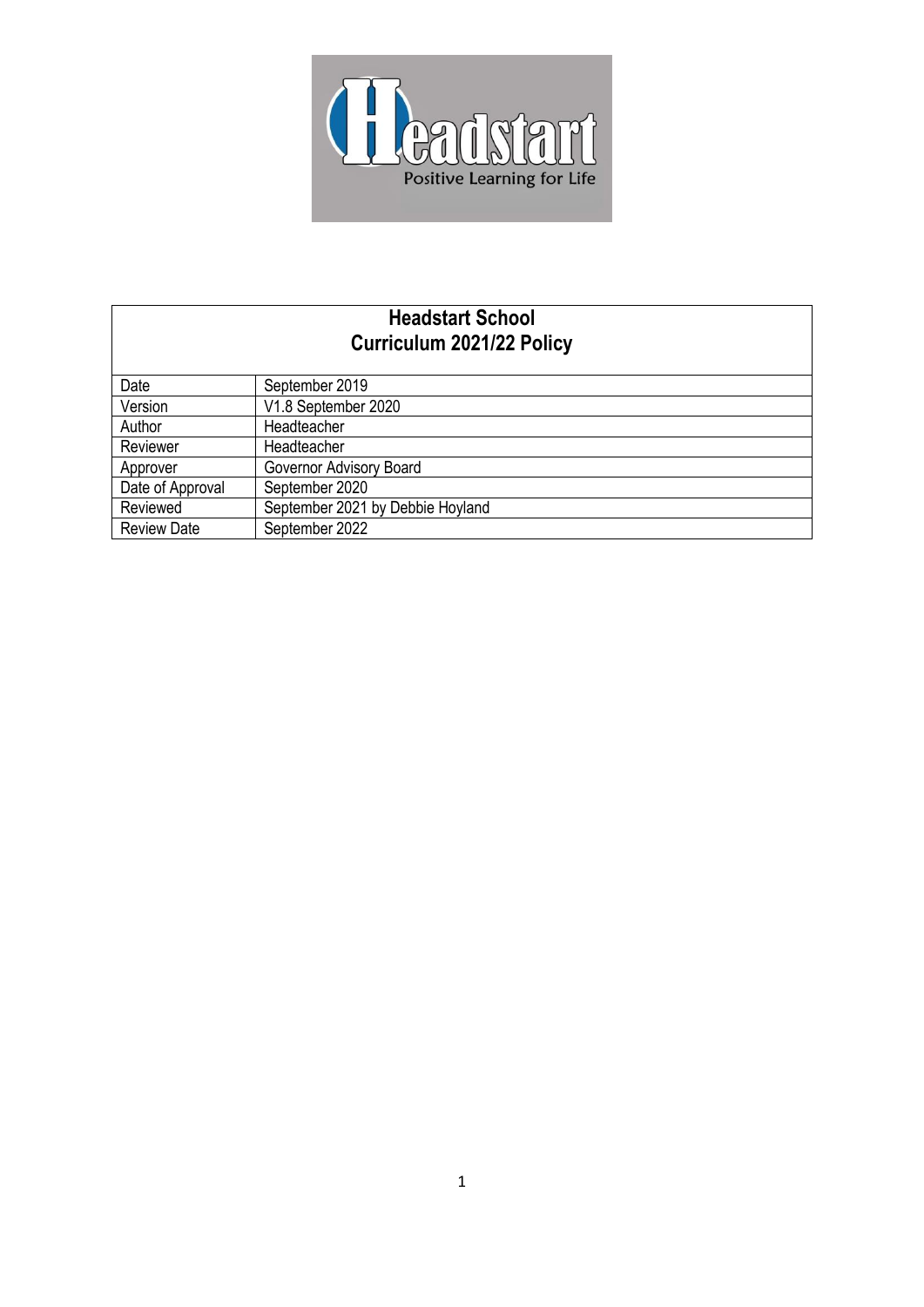

#### **Rationale**

Headstart is an Independent Special School designed to give young people the opportunity to learn and make progress both academically and personally. We believe it is important that our students follow a broad, balanced and exciting curriculum and one that is relevant to their needs and abilities. The curriculum provided at Headstart School is part of the range of strategies that we use to help prepare students for developing independence and a life outside of school; such a focus is clearly linked to them becoming well informed and active citizens in a multicultural and diverse society.

We aim to support student development in:

- Academic subjects
- Social skills
- Vocational skills
- Skills related to growing independently

#### **Curriculum Overview**

Across our curriculum we aim to address disadvantage and provide equal opportunity. We use a progression model and have clear transition points for students in their learning that enables them to build and develop concepts that leads to lifelong learning. We aim for our students to develop a rich web of knowledge alongside core skills that are relevant to their needs.

### **Primary/KS3**

Across our Primary provision and in some parts of KS3 we have planned our own broad and balanced curriculum adapted from the Inspire Curriculum to ensure coverage and progression in an interesting and engaging way. The curriculum has been further developed to suit the complex needs of our students and in lessons there is clear differentiation in place to support individuality and personalisation.

There is a real focus on what students will 'know and do' and we use our unique context to support learning and engagement across all Key Stages.

National Curriculum subjects of English, Mathematics, Science, Computing, Humanities, PSHE, Citizenship, Art and Design, Design and Technology), Music and Sport are all offered at Key Stage Two and Three and take into account the Programmes of Study for each subject. Opportunities are also offered within the curriculum to study other cultures and SMSC forms a key focus throughout a students' daily life at Headstart.

#### **KS4 Curriculum**

The KS4 curriculum aims to build on previous learning and offers a range of subjects that are familiar to students. Alongside this is a rich and varied options programme that uses our unique environment to support engagement and interest. There is a core Programme of English, Maths, Science, PE, Careers and PSHE and Citizenship taught at varying levels to suit student needs and this is delivered at varying levels of accreditation from Entry Level through to GCSE.

Our options programme at KS4 offers a range of academic subjects such as History, Geography, Art and Design and English Literature for example alongside a rich vocational programme including Horse care, Equine Studies, Construction, Land-based Studies, Music and Creative Media Technology.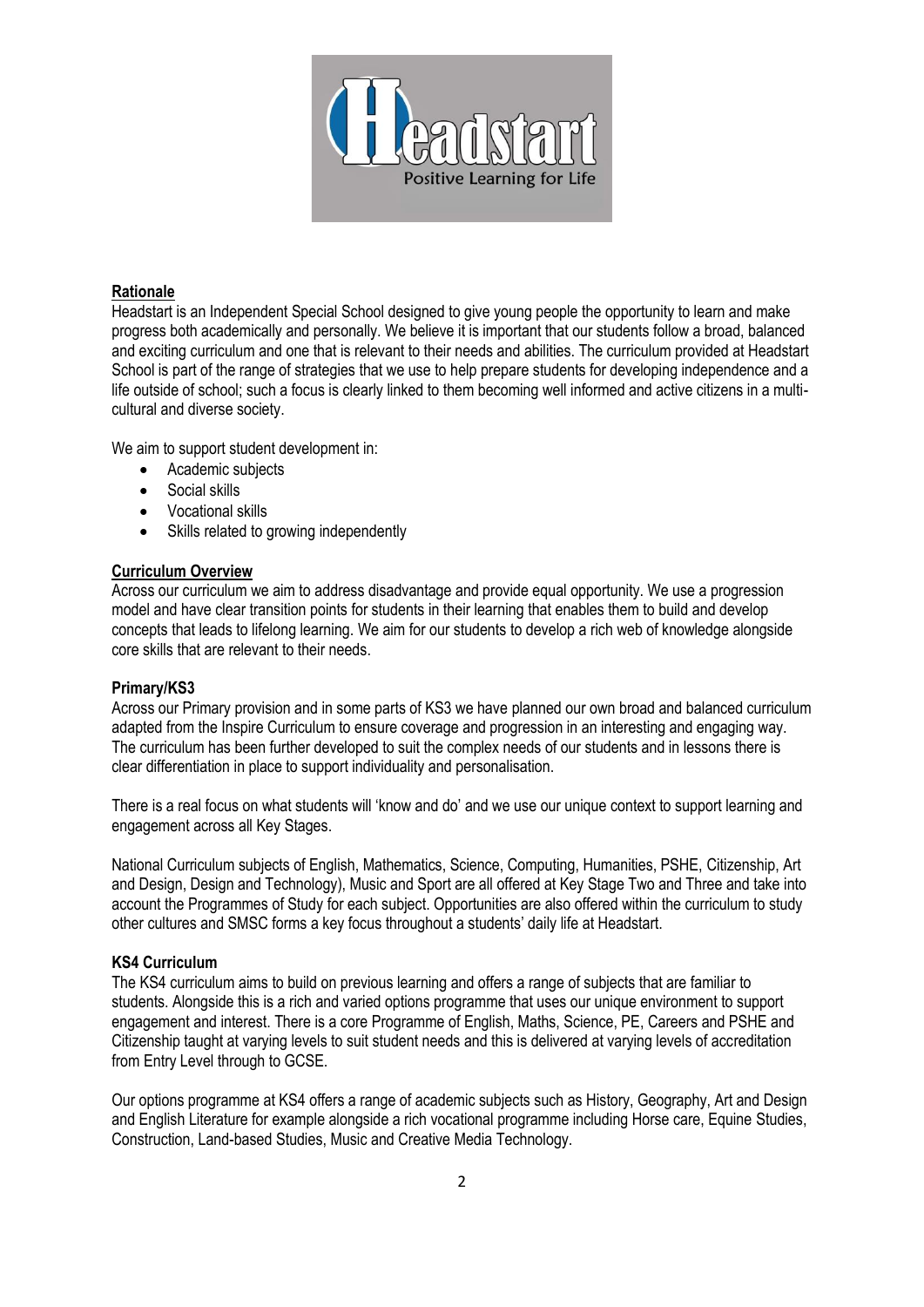

## **Curriculum Enrichment and Enhancement**

### **Vocational Learning**

We have found that many young people who have previously encountered problems at school are often motivated by a vocationally based day. Thus, the curriculum offered to students includes work related learning which incorporates Agriculture/Horticulture, Equine Studies, Small Animal and Pet Care, Painting and Decorating and Construction, Art and Design, Video Production, Graphic Design, Digital Photography, Catering, Woodwork and Life-skills.

## **Land Based and Equine Studies**

Students have the opportunity to work outdoors and interact with nature. This can be a small part of their curriculum or can be a basis for a sensory need, offer therapeutic input and teach the students empathy and the need for boundaries and structure when working interacting with the animals. Students of all ages can take horse riding lessons, adopt a rabbit or feed the chickens. This has proven to be a popular area of our curriculum where most students thrive in the calm of the outdoors and the communication with animals.

### **Sport and Outdoor Learning**

Sport is a key part of our weekly timetable offering badminton, table tennis, football, gymnastics, rounders, swimming and trampoline skills. Promoting team building, social interaction and the raising of self-esteem is key. We also have various outdoor activities and trips. These include swimming, indoor football, volleyball, hiking, camping, dry-skiing, orienteering, and fishing.

### **Forest School**

Learning in the outdoors helps to develop a greater understanding and appreciation of nature. Forest School uses our unique environment to help develop independent learning skills, build self-esteem and confidence and encourage social communication. Students are encouraged to continue learning these skills at college or in an organised apprenticeship.

## **Curriculum Development and Review**

We are constantly asking ourselves what is taught as part of our curriculum and why? We frequently review our curriculum for the benefit of our students and this is done collaboratively amongst the staff; the core work for review takes place in regular departmental meetings where the impact of the work is evaluated and new ideas and learning activities shared amongst the team of staff. The curriculum is overseen by a member of the Senior Leadership Team and they take points for discussion and development to the wider SLT. Curriculum forms a standing agenda item on all SLT meetings.

### **Literacy and Numeracy**

Literacy is the 'Key to the Kingdom' and as such it forms an integral part of our Curriculum for all year groups at Headstart.

Emphasis is put on encouraging and furthering literacy and numeracy skills through individualised programmes. Our Speech and Language Therapist assesses our students thoroughly and personalises individual programmes for each student. Students with social and communication difficulties follow a SULP programme tailored to meet their needs; this takes the form of discrete sessions and is integral to the work we do across all areas of the curriculum.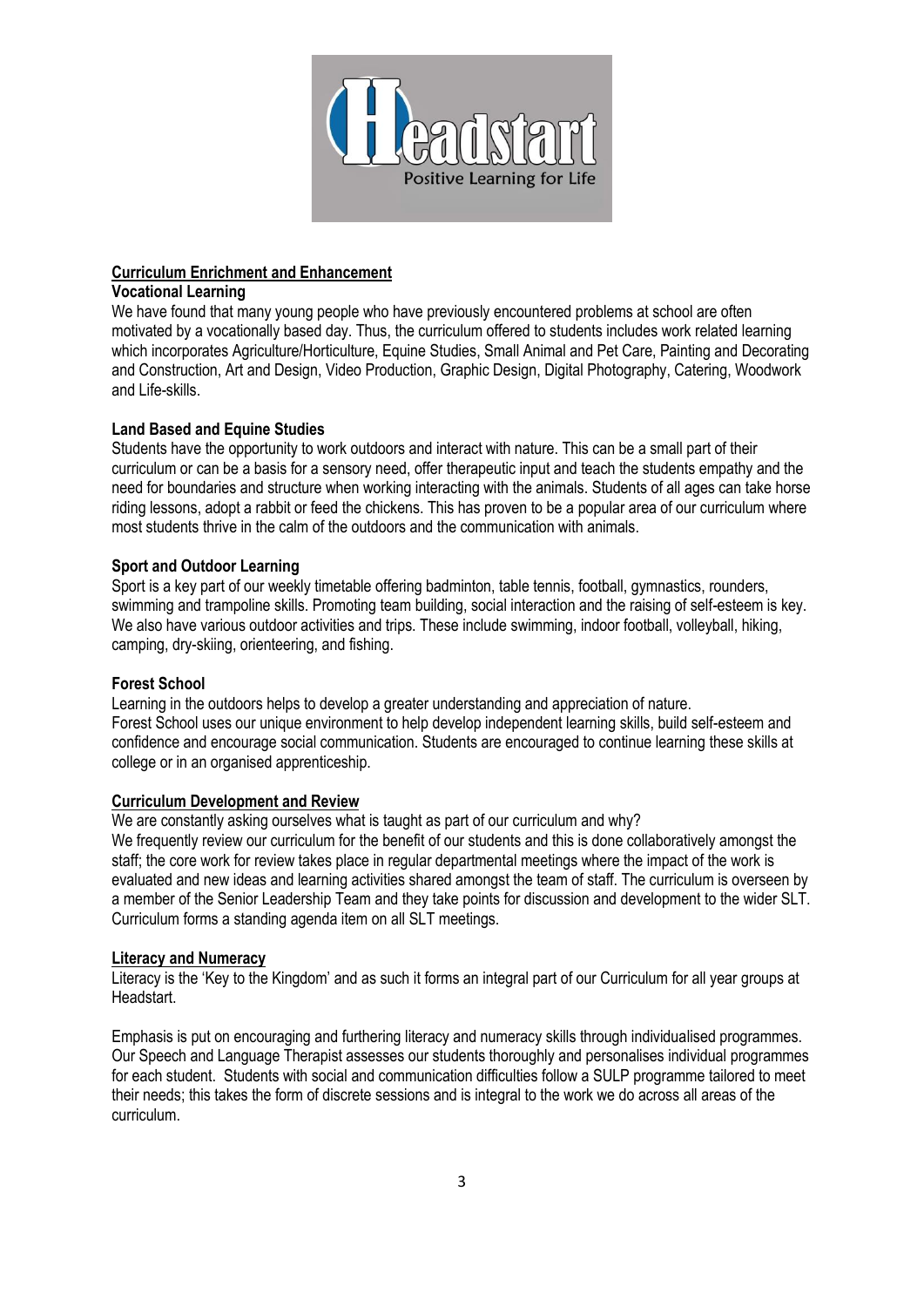

## **Further Developing Reading, Writing, Maths and Oracy**

Some students will need a little bit of help with their reading, writing and Maths and this is something we can help with. The dedicated staff at Headstart will help students to make progress both in lessons and in the wider day to day development of their abilities. We use Lexia to support students with their literacy and students are tested regularly on their ability in reading, writing and spelling. Throughout the curriculum we also encourage the development of oracy skills so that students are able to articulate their thoughts and ideas in a coherent manner, this is further developed in class by encouraging students to answer questions, take part in discussion and through social talk with other students.

## **Post 16 Provision and Links to the Curriculum**

Post 16 Students are taught at the Oakfield Site and this forms a unique and stable environment for study, where a dedicated team of staff are able to deliver a rich range of subjects to meet student interests and chosen vocational pathways. We can therefore provide both a vocational or more academic route for our students, or indeed a mixed pathway if that is required.

The main aim for post 16 students is to offer a range of student-centred learning opportunities through a carefully planned curriculum. We aim to promote independence and self-sufficiency within a structured environment whilst focusing on key skills learnt in the students' previous stage of education. The curriculum is individually tailored and differentiated to reflect and meet the needs of the student.

### **World of Work**

There is a real focus on the world of work, where students will also have an opportunity to take part in work experience. The important transition towards adulthood and independence is carefully managed and transition plans form an important part of this work.

### **Vocational Pathfinder**

Vocational education at Headstart School is training that offers work related and practical experience in particular occupational fields, such as agriculture, equine studies, home economics, horticulture, construction and motor mechanics.

Subjects will include:

- Maths
- English
- PE,
- PSHE
- Citizenship
- Entry Level Math's and English
- Independence and Work Skills as part of Vocational Studies or Pre-Vocational Studies
- Work Related Learning (WRL)
- Work Experience and Volunteering (WEX)